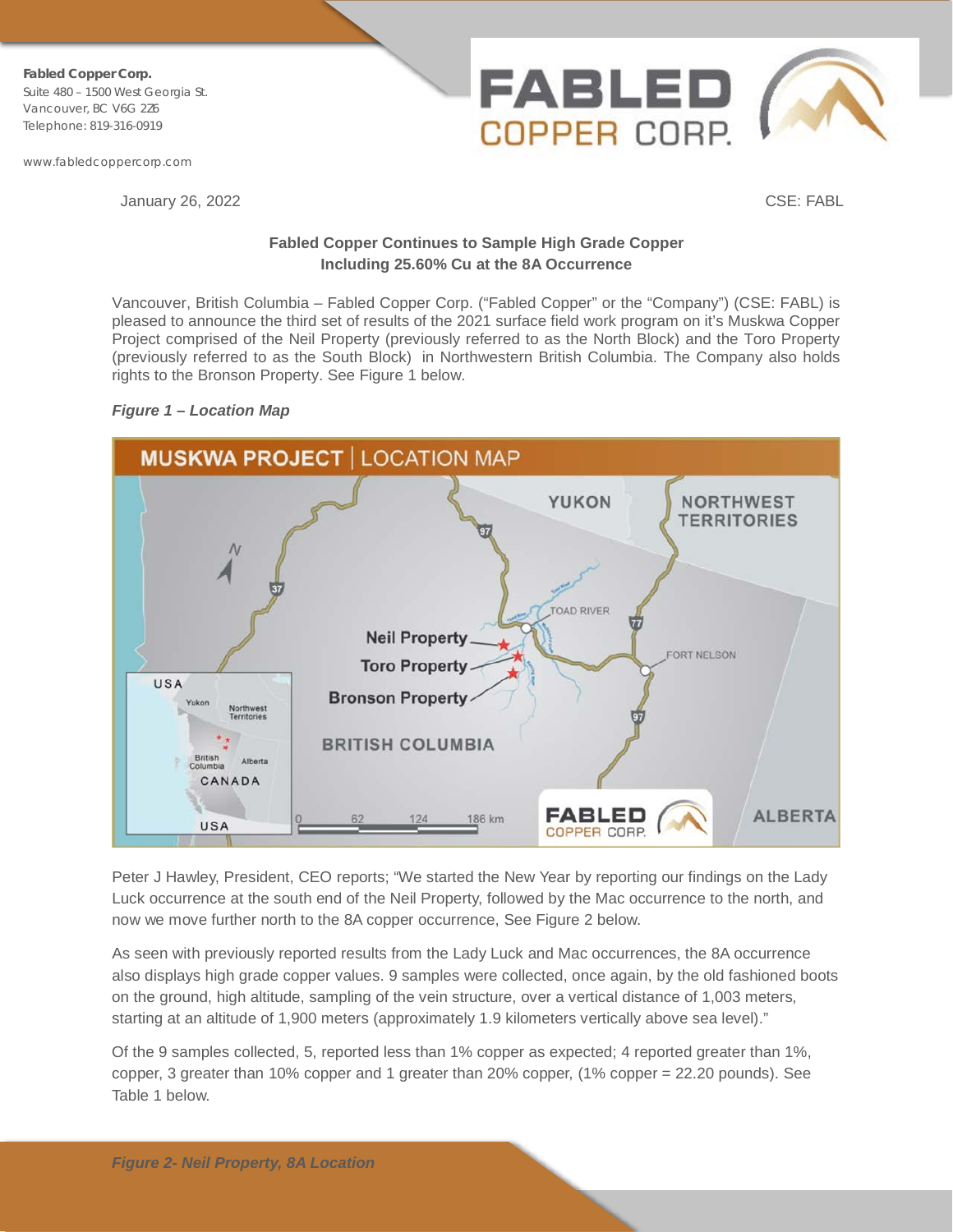Suite 480 – 1500 West Georgia St. Vancouver, BC V6G 2Z6 Telephone: 819-316-0919

www.fabledcoppercorp.com





**Float Sample # D-723394,** taken at the lowest elevation of 1,900 meters, was composed of white quartz with carbonate, moderate to abundant siltstone fragments, moderate malachite staining and contained **1.20 % copper**. See Table 1 below.

**Grab Sample # D- 723395** was taken at the same elevation and was composed of the wall rock of the mineralization which was A weakly sheared and fractured siltstone with minor quartz veinlets and stringers with less than 1% disseminated chalcopyrite returned anomalous copper grading **0.15% copper** See Photo 1 and Table 1 below.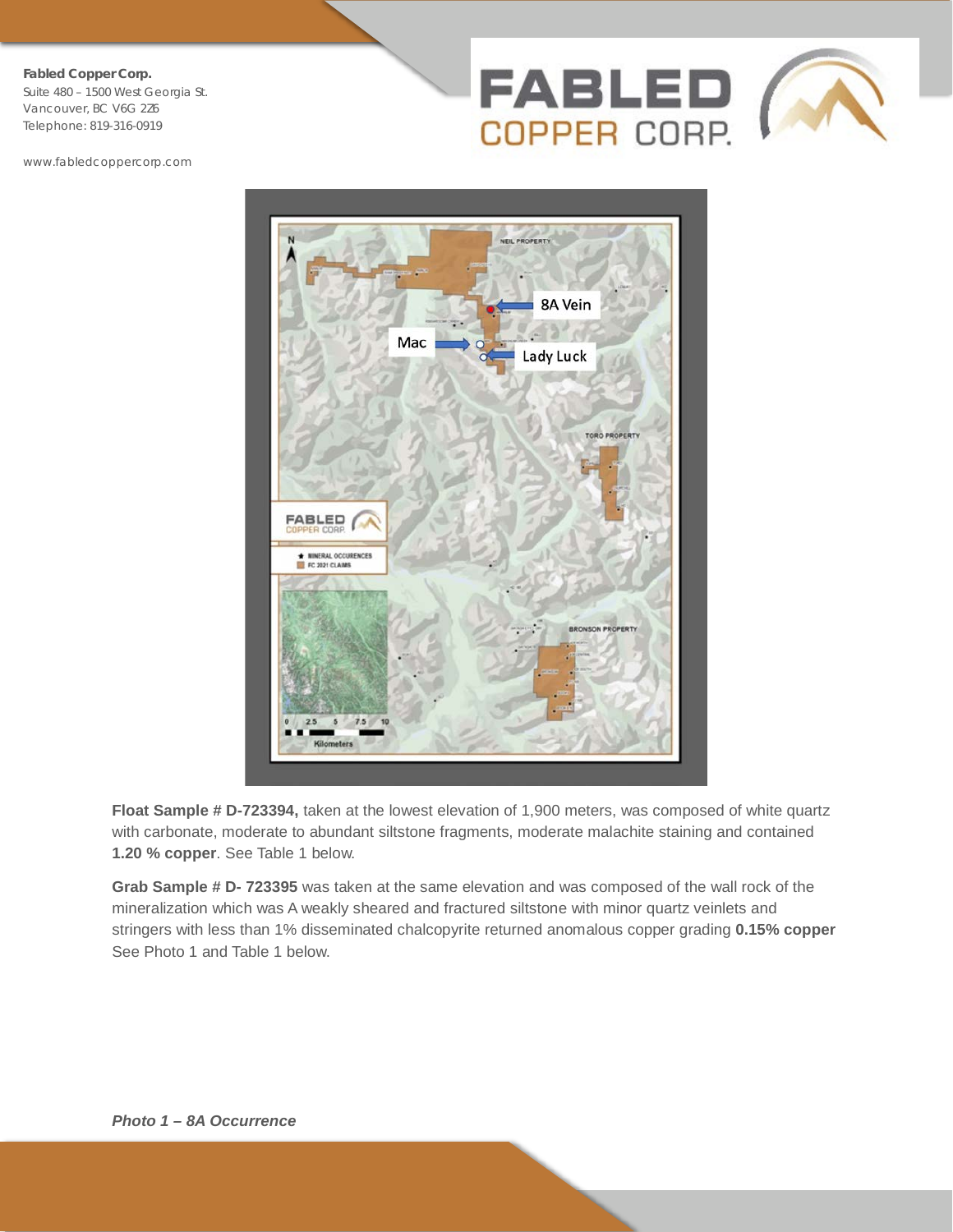Suite 480 – 1500 West Georgia St. Vancouver, BC V6G 2Z6 Telephone: 819-316-0919

www.fabledcoppercorp.com





Sample # - D-723395- Barren Siltstone at contact of 8A Occurrence - 0.15% Copper

Another **grab sample D-723396,** taken at the same elevation, but composed of the contact mineralization. 60% of the sample was composed of quartz with iron carbonate containing minor dissolution cavities, limonite patches with less than 1% disseminated chalcopyrite and malachite staining. The other 40% of the sample was composed of the siltstone wall rock containing minor malachite copper alteration. This sample assayed **1.36% copper**. See Table 1 below.

**Grab sample # D-723397** was the last sample taken at the 1,900 meter level and was composed of the 8A vein / structure where the quartz, on a weathered surface, was black to dark rusty red-brown, while on a fresh surface it was mottled white to brassy yellow. Mineralization consisted of 8-10% disseminated chalcopyrite, with patches, and less than 1% bornite associated with the chalcopyrite. This sample of mineralization returned **14.30% copper**. See Table 1 below.

**Float sample # D-723402** was taken 6 meters above the previously described samples. It was taken from the main 8A structure / vein mineralization and was composed of semi-massive sulphides, and on the weather surface was chocolate brown with patches of green and buff yellow. On a broken fresh surface the color was mottled white to buff / brassy yellow, vuggy with minor dissolution cavities. Patches of limonite alteration with fine micro seams of graphitic shale were observed, and all over abundant malachite copper alteration containing 20% chalcopyrite returned an impressive **25.60% copper**. See Photo 2, Table 1 below.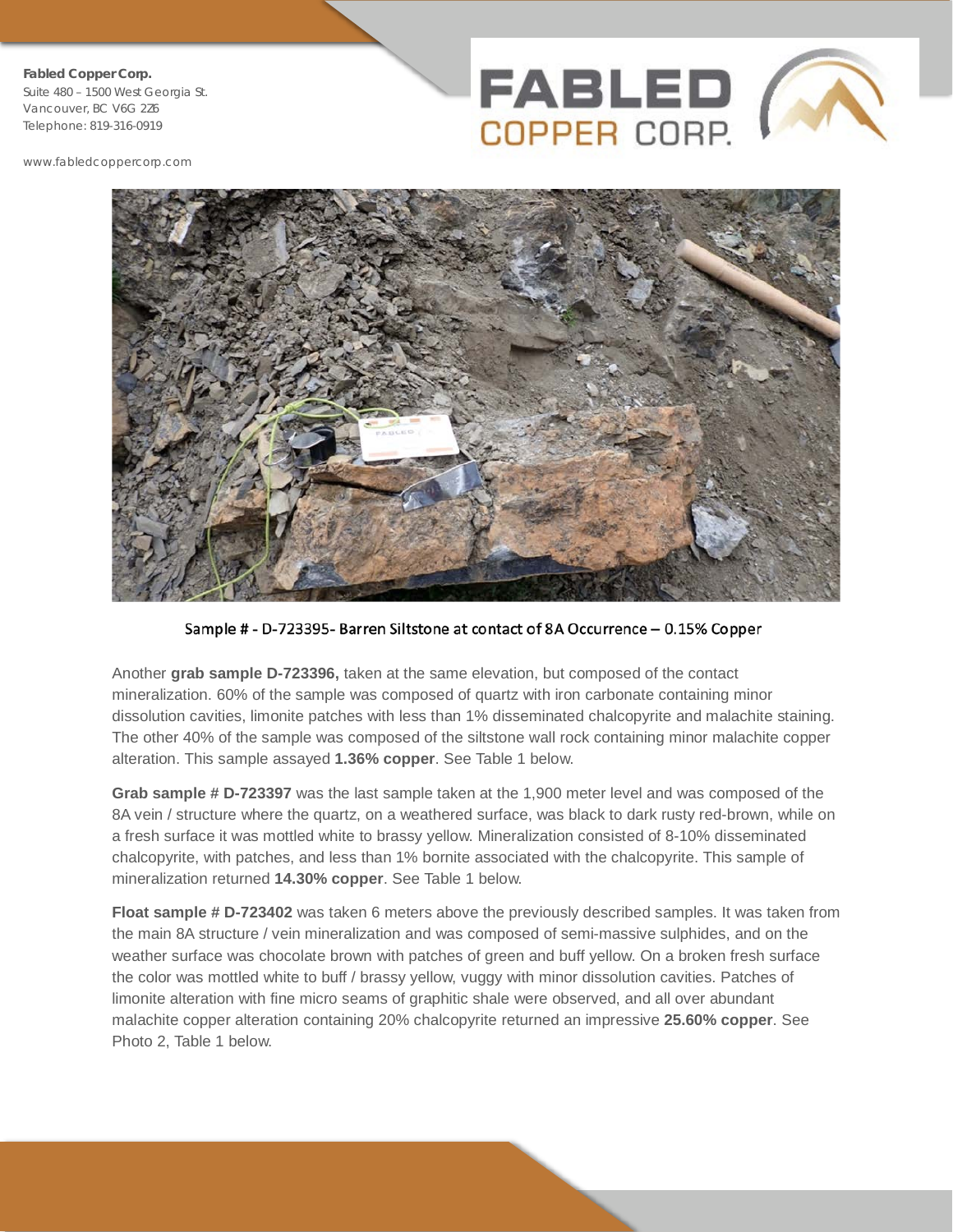**Fabled Copper Corp.** Suite 480 – 1500 West Georgia St. Vancouver, BC V6G 2Z6 Telephone: 819-316-0919



www.fabledcoppercorp.com

*Photo 2 – 8A Occurrence – 1,906 meters vertically*



Float Sample # - D-723402- Semi Massive Chalcopyrite Outcrop 8A Occurrence - 25.60% Copper

**Float Sample # D-723401** was taken at 1,913 vertical meters, or 7 meters higher than the previously described sample. It was composed of barren siltstone wall rock with abundant white quartz – carbonate veinlets and stringers. No apparent sulphides were present and as expected returned **0.02% copper**. See Table 1 below.

**Float sample 723403** was taken at 1,928 vertical meters, or 15 meters higher than the previously described sample. It was composed of semi-massive sulphides, and was weathered black – rusty brown on the surface, with a slag like texture. The broken fresh surface was mottled white to brassy yellow in color. Minor vugs were common, and it showed moderate malachite copper alteration overall. Mineralization consisted of 25 – 30% chalcopyrite with less than 1% bornite. This sample returned **19.40% copper**. See Photo 3 and Table 1 below.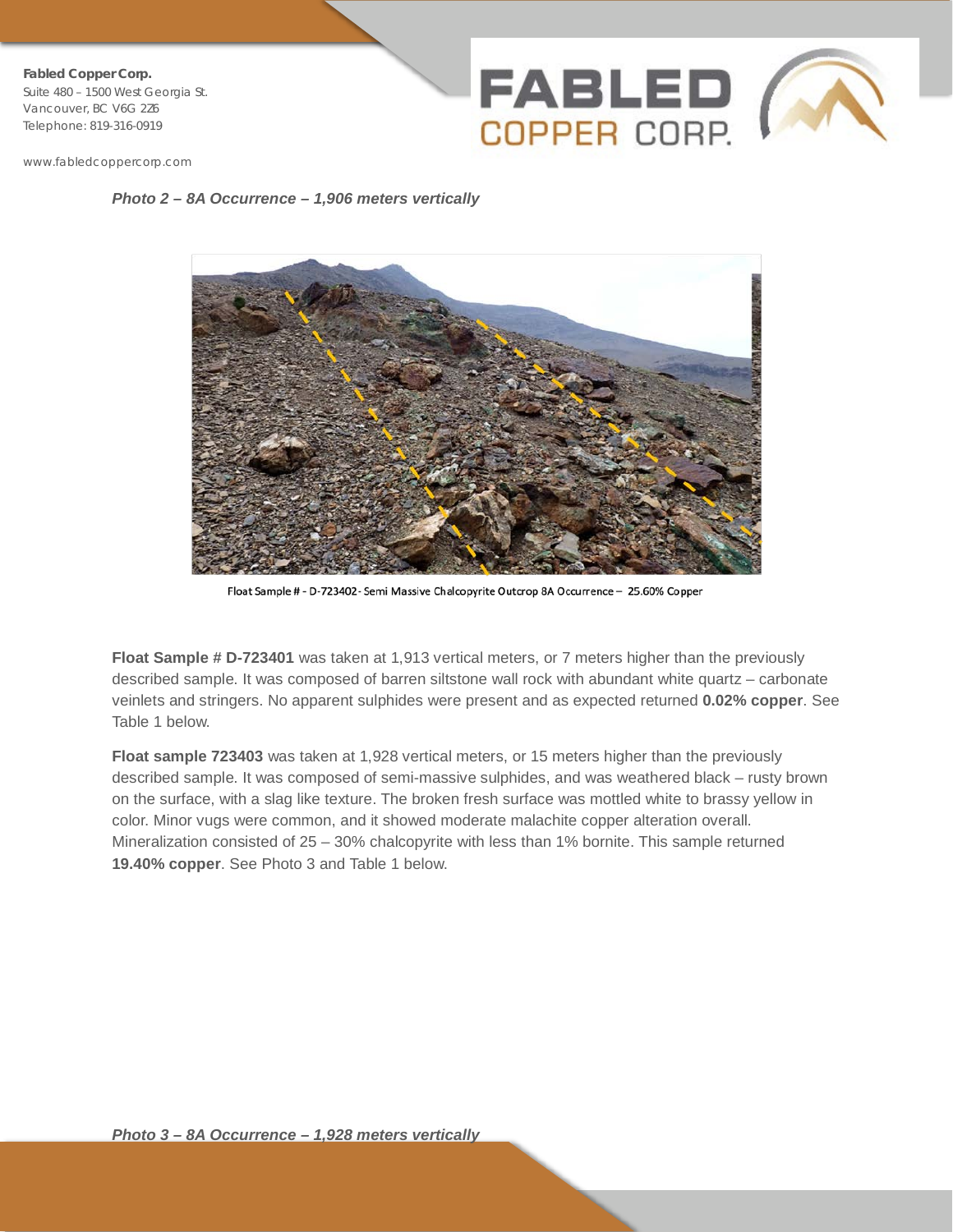Suite 480 – 1500 West Georgia St. Vancouver, BC V6G 2Z6 Telephone: 819-316-0919

www.fabledcoppercorp.com





Float Sample # - D-723403- Semi Massive Chalcopyrite Outcrop 8A Occurrence - 19.40% Copper

**Float sample D-723399** was taken at 2,001 vertical meters, 73 meters higher than sample D-723403 described above. This sample of barren siltstone breccia contained a quartz – carbonate matrix renealing the siltstone fragments, carbonate dissolution cavities and vugs. A trace of malachite staining and chalcopyrite was seen. This sample, as expected returned **0.08% copper**. See Table 1 below.

**Float Sample # D-723400** was taken at 2,003 vertical meters, 2 meters higher than the previously described sample. It was composed of sheared and fractured siltstone in contact with shale, moderate quartz carbonate veinlets, and stringers, along slickenslides, (fault rock movement indicators) with no apparent sulphides. As expected, this returned **0.07% copper**. See Table 1 below.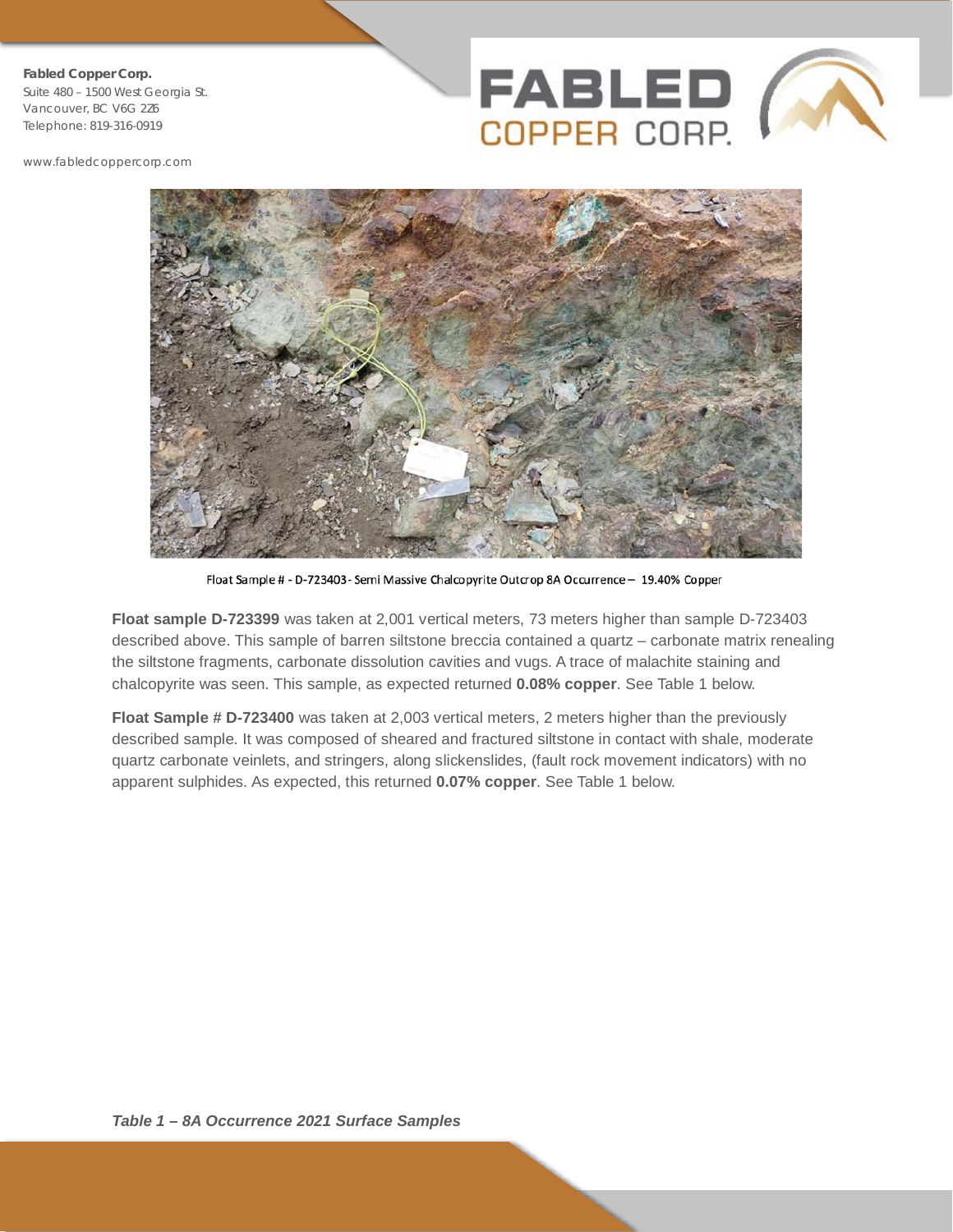Suite 480 – 1500 West Georgia St. Vancouver, BC V6G 2Z6 Telephone: 819-316-0919



www.fabledcoppercorp.com

| Sample No.   | Elevation (m) | <b>Type of Sample</b> | Copper (Cu)<br>Grade % |
|--------------|---------------|-----------------------|------------------------|
| D - 723394   | 1,900         | Float                 | 0.90                   |
| D - 723395   | 1,900         | Grab                  | 0.15                   |
| D - 723396   | 1,900         | Grab                  | 1.36                   |
| D - 723397   | 1,900         | Grab                  | 14.30                  |
| D - 723402   | 1,906         | Grab                  | 25.60                  |
| D - 723401   | 1,913         | Float                 | 0.02                   |
| D - 723403   | 1,928         | Float                 | 19.40                  |
| $D - 723399$ | 2,001         | Float                 | 0.08                   |
| D - 723400   | 2,003         | Float                 | 0.07                   |

- Samples taken over 1,003 meters vertically
- $\bullet$  1% Copper per tonne = 22.20 lbs.

### **Moving Forwards**

The impressive grades over 1,003 meters vertically, (1 kilometer) on the 8A copper occurrence once again warrant follow up in the 2022 season. The 8A vein / breccia structure has never been drilled and remains open in all directions.

## **QA QC Procedure**

Analytical results of sampling reported by Fabled Copper Corp represent rock samples submitted by Fabled Copper Corp staff directly to ALS Chemex, Vancouver, British Columbia Canada. Samples were crushed, split, and pulverized as per ALS Chemex method PREP-31, then analyzed for ME-ICP61 33 element package by four acid digestion with ICP-AES Finish. ME-GRA21 method for Au and Ag by fire assay and gravimetric finish, 30g nominal sample weight.

### **Over Limit Methods**

For samples triggering precious metal over-limit thresholds of 10 g/t Au or 100 g/t Ag, the following is being used:

Au-GRA21 Au by fire assay and gravimetric finish with 30 g sample.

Ag-GRA21 Ag by fire assay and gravimetric finish.